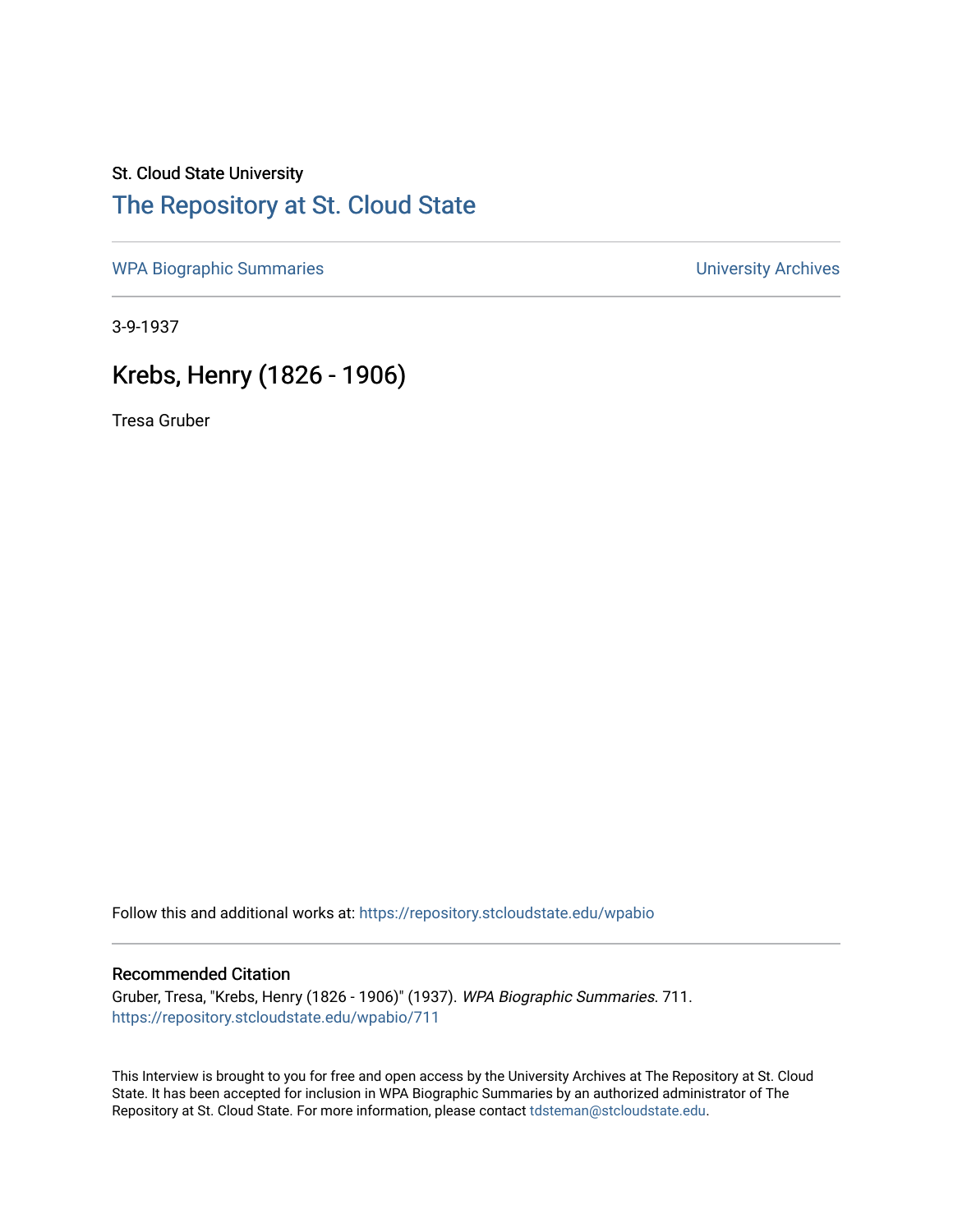$-620$ 

KREBS, HENRY File No.  $B-733$ 

 $= - \frac{1}{2}$ 

Henry Krebs, born in Germany in 1826; was a teacher in Minnesota after 1857; resided at St. Augusta, Stearns county, was a representative in the legislature in 1873.

> Copied from: Minnesota Biographies Page 413 .Date Copied: Copied by: arch 9, 1937 Tresa Gruber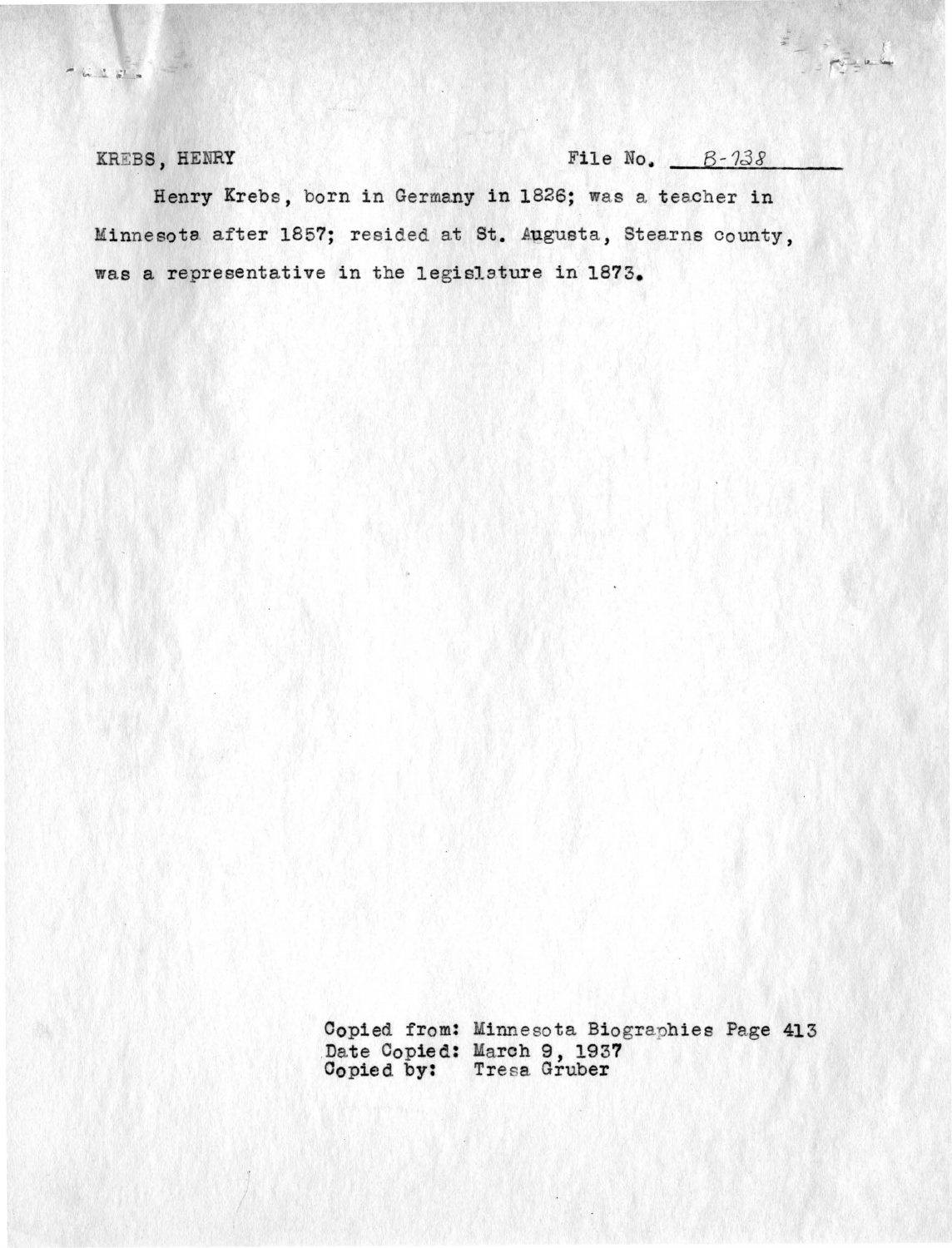$\begin{array}{c} \bullet \hspace{0.2cm} \bot \hspace{0.2cm} \bot \hspace{0.2cm} \bot \hspace{0.2cm} \top \hspace{0.2cm} \bot \hspace{0.2cm} \bot \hspace{0.2cm} \bot \hspace{0.2cm} \bot \hspace{0.2cm} \bot \hspace{0.2cm} \bot \hspace{0.2cm} \bot \hspace{0.2cm} \bot \hspace{0.2cm} \bot \hspace{0.2cm} \bot \hspace{0.2cm} \bot \hspace{0.2cm} \bot \hspace{0.2cm} \bot \hspace{0.2cm} \bot \hspace{0.2cm} \bot \hs$ 

TAKEN FROM THE CENSUS RECORDS OF 1860 Enumerated July 14, 1860 By-- C. Grandelmeyer Post Office -- Saint Augusta Page No. 92

| Henry Krabs ( Henry Krebs) | Age 32       |
|----------------------------|--------------|
| Sex                        | Male         |
| Occupation                 | Teacher      |
| Born                       | Prussia      |
| Mary Krabs                 | Age 28       |
| Sex                        | Female       |
| Occupation                 |              |
| Born                       | Hanover      |
| Cathern Krabs              | Age 3        |
| Sex                        | Female       |
| Occupation                 |              |
| Born                       | Iowa         |
| Mary Krabs                 | Age 2 months |
| Sex                        | Female       |
| Occupation                 |              |
| Born                       | Minnesota    |